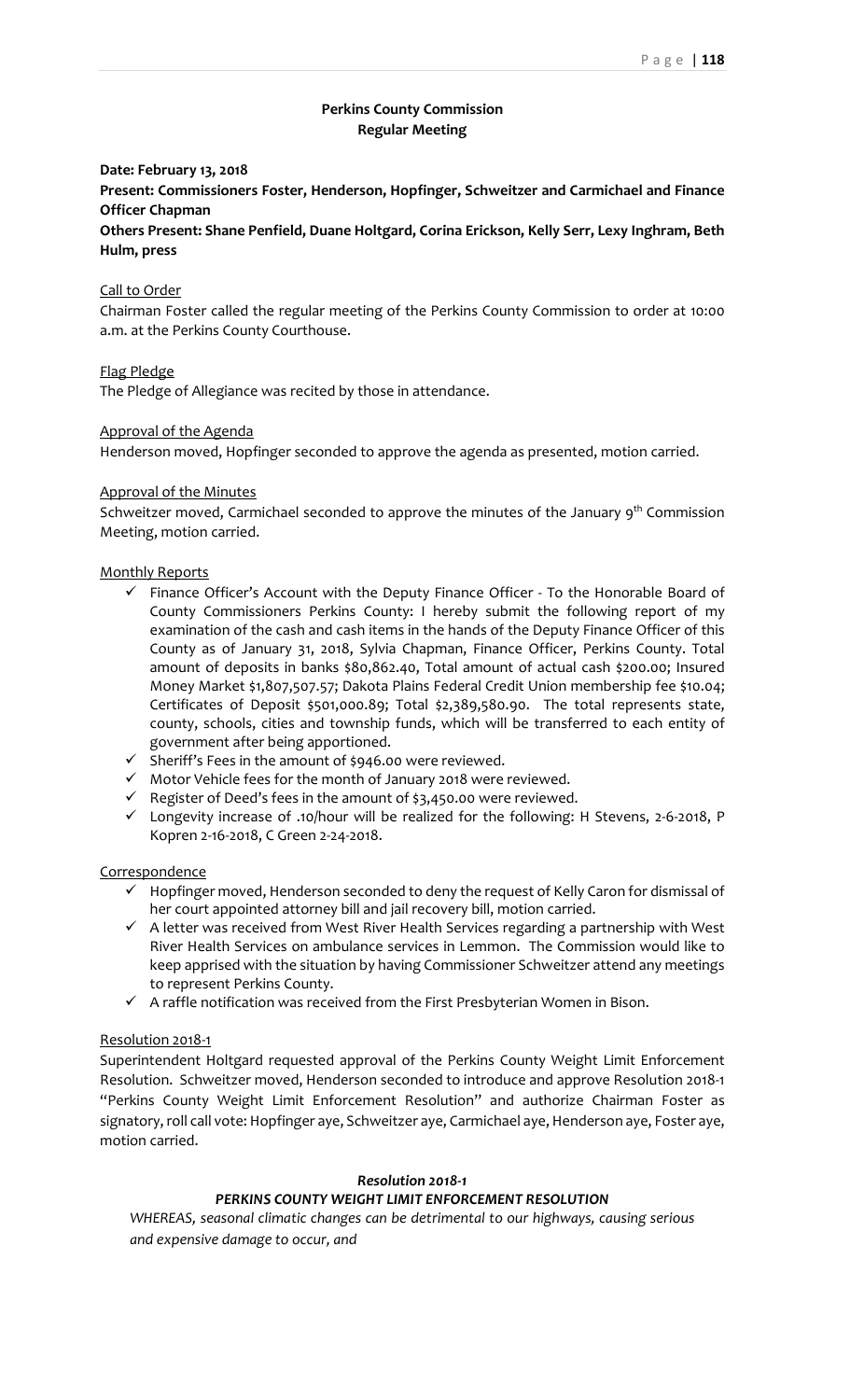*WHEREAS, the Perkins County Board of County Commissioners, desires to protect existing Perkins County Highways, ultimately saving tax dollars and,*

*WHEREAS, the Perkins County Board of County Commissioners, desire the enforcement of weight limitations on Perkins County Roads as set forth and posted by the Perkins County Highway Superintendent.*

## *NOW THEREFORE BE IT RESOLVED;*

*WHEREAS, the spring load restrictions on Perkins County Highways shall be set at six (6)* tons per axle on County Highways C-19, C-3, C-9, C-9A, C-25 and C-2 during the spring thaw *period and when limit signs are in place. The South Dakota Highway Patrol is hereby requested to enforce these spring weight restrictions on Perkins County Highways.*

*BE IT FURTHER RESOLVED, that the penalty for the violation of the load restrictions shall be set forth in SDCL 32‐22‐55.*

### 10:30 a.m. Gravel Hearing

There were no persons present to speak on the sale of gravel to individuals, Henderson moved, Hopfinger seconded to allow the sale of gravel to individuals at \$6.30/ton, motion carried.

Highway Superintendent

- $\checkmark$  The Monthly Project & Maintenance Report was presented by Superintendent Holtgard.
- $\checkmark$  Superintendent Holtgard is communicating with Glen Taylor, representative for Trans Canada Keystone Pipeline on the Haul Route Agreement.
- $\checkmark$  Schweitzer moved, Carmichael seconded to leave the gravel rates at: Gravel \$6.00/ton; Chips \$12.00/ton; Sand \$6.00/ton, motion carried.
- $\checkmark$  Henderson moved, Schweitzer seconded to authorize Chairman Foster as signatory on the Community Access Grant Agreement between South Dakota Department of Transportation and Perkins County, motion carried.
- $\checkmark$  Holtgard will be advertising for bids on the surplus property with said bids to be opened at the March 13th Commission Meeting.
- $\checkmark$  Holtgard recommended that Equipment Rates remain at the 2017 rate. Carmichael moved, Hopfinger seconded to approve the following equipment rates, motion carried.

## **2018 EQUIPMENT AVERAGE HOURLY COST**

| <b>MACHINES</b>        |                        | <b>PRICE PER HOUR</b> |                         |
|------------------------|------------------------|-----------------------|-------------------------|
| <b>PATROLS</b>         |                        | \$95.00               |                         |
|                        | PATROLS-WITH SNOWPLOWS | \$110.00              |                         |
| <b>LOADERS-</b>        |                        |                       |                         |
| RTLo6,RTL84            |                        | \$110.00              |                         |
| RTL95                  |                        | \$110.00              |                         |
| TLo7                   |                        | \$110.00              |                         |
| <b>RIDGE MULCHERS</b>  |                        | \$75.00               |                         |
| <b>TRUCKS-</b>         |                        |                       |                         |
| T97,T14,T14A MACKS     |                        | \$95.00               |                         |
|                        | WITH SNOW PLOW         | \$105.00              |                         |
| T99,02,03,             |                        | \$70.00               | (\$105.00 WITH TRAILER) |
| <b>GRAVEL TRAILERS</b> |                        | \$35.00               |                         |
| <b>MOWING TRACTORS</b> |                        | \$75.00               |                         |
| <b>PICKUPS</b>         |                        | \$45.00               |                         |
| FBo7                   | <b>FLATBED TRAILER</b> | \$60.00               |                         |
| LB <sub>95</sub>       | LOWBOY                 | \$60.00               |                         |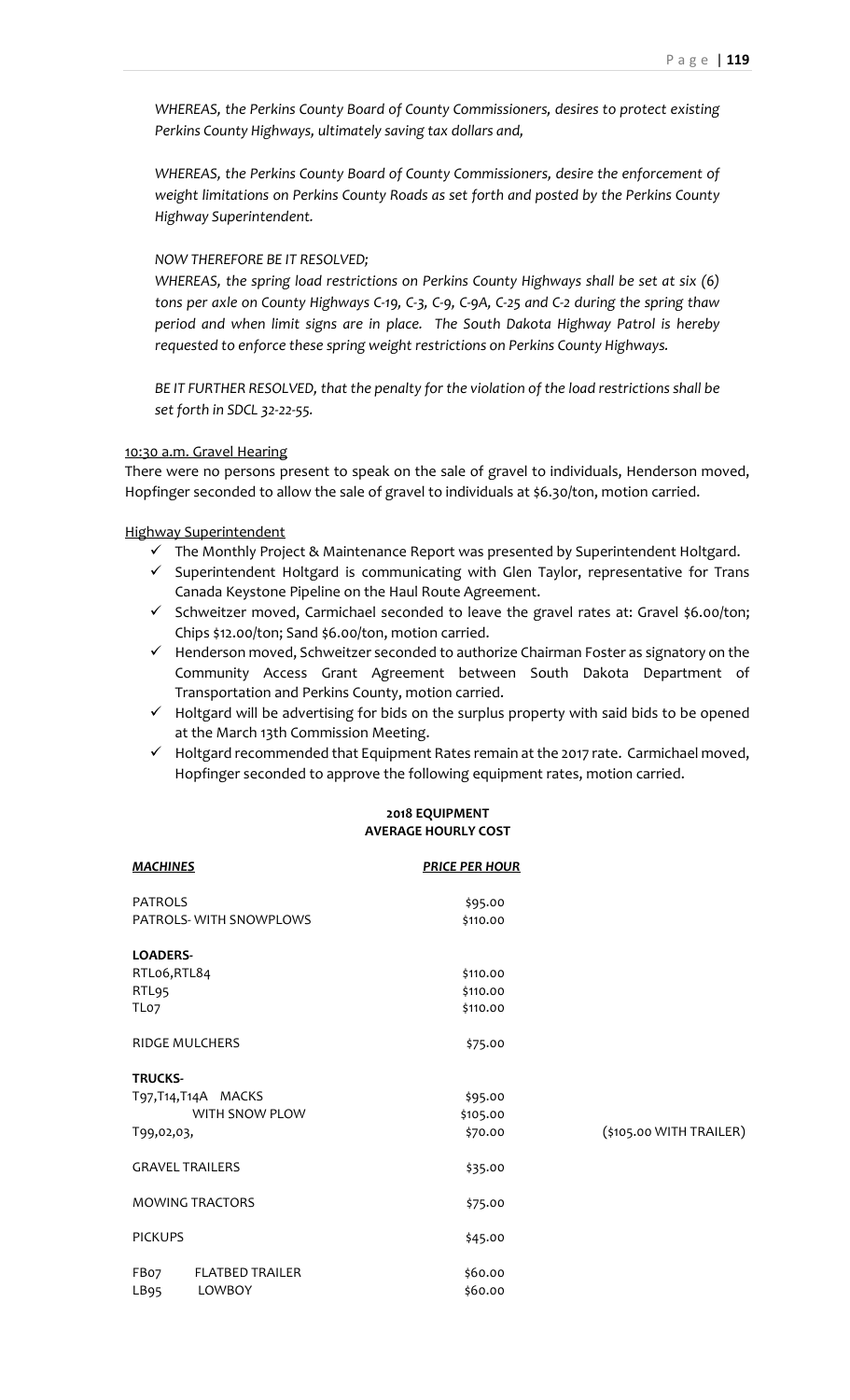| CPS61                               | <b>CHIP SPREADER</b>    | \$90.00  |                             |  |  |
|-------------------------------------|-------------------------|----------|-----------------------------|--|--|
| SPR <sub>4</sub> 8                  | <b>HYSTER ROLLER</b>    | \$60.00  |                             |  |  |
| DT45                                | <b>DISTRIBUTOR</b>      | \$65.00  |                             |  |  |
| DT68                                | <b>DISTRIBUTOR</b>      | \$50.00  |                             |  |  |
| AC86                                | AIR COMPRESSOR          | \$30.00  |                             |  |  |
| W2000                               | MILLER WELDER           | \$25.00  |                             |  |  |
| <b>WP2000</b>                       | <b>HONDA WATER PUMP</b> | \$15.00  |                             |  |  |
| <b>SAND SPREADERS-</b>              |                         |          |                             |  |  |
| SS04 (T97)                          |                         | \$50.00  |                             |  |  |
| SSo6A (T <sub>14</sub> A)           |                         | \$50.00  |                             |  |  |
| SS <sub>14</sub> (T <sub>14</sub> ) |                         | \$50.00  |                             |  |  |
| <b>ASPHALT ZIPPER</b>               |                         | \$200.00 | (\$250.00 WITH<br>OPERATOR) |  |  |
|                                     |                         |          |                             |  |  |

# Lexy Inghram

Lexy Inghram was present to request permission to utilize the courthouse lawn to set up playground inflatables during Bison Gala Days June 21‐23. Henderson moved, Schweitzer seconded to allow the Bison Gala Day Committee permission to utilize the courthouse lawn and electricity on the condition that a copy of the liability insurance is filed with the Finance Office and that the grounds are left in the same condition as they were found, motion carried.

# Sale Date of Surplus Real Property

- Schweitzer moved, Hopfinger seconded to deed Lemmon's  $2^{nd}$  Addition, Blk 3 Lot 4 City of Lemmon, Perkins County to Lemmon School District; following discussion, Schweitzer rescinded the motion.
- $\checkmark$  Schweitzer moved, Carmichael seconded to place the deeding of Lemmon's  $2^{nd}$  Addition, Blk 3 Lot 4 City of Lemmon, Perkins County to the Lemmon School District on the agenda of the March 13<sup>th</sup> Commission Meeting, motion carried.
- $\checkmark$  Carmichael moved Henderson seconded to hold the Sale of Perkins County Surplus Real Property on March 13, 2018 at 11:00 a.m. with the conditions approved at the December 2017 Commission meeting, motion carried.

## Election Dates & Election Worker pay

Schweitzer moved, Carmichael seconded to pay the Election Supervisor \$10.00 per hour and Precinct Workers \$9.00 per hour for the Primary Election to be held June 5, 2018 and General Election to be held November 6, 2018, motion carried.

## Capital Outlay Accumulations

Schweitzer moved, Henderson seconded to move \$200,000 per budget to Capital Outlay Accumulations, motion carried.

## Drug Control Grant Auto‐Supplement

Henderson moved, Hopfinger seconded to approve the Drug Control Grant in the amount of \$400 and to auto‐supplement 101‐211‐427.10, motion carried.

## Generator Commercial Services Agreement

DAK Generator Services Inc. will be contacted prior to the signing of the Commercial Services Agreement.

## March Commissioner Meeting

Carmichael moved, Henderson seconded to start the March 13, 2018 Commission Regular Meeting at 9:30 a.m., motion carried.

## Claims

The following claims were presented and approved for payment, January payroll: 79,242.25; IRS, fica, 7,862.53; SD Retirement, retirement, 6,270.09; Delta Dental, insurance, 1,429.96; Medico Life, insurance, 131.04; Wellmark, insurance, 26,514.92; SDPEF, insurance, 99.00; HRA Reimbursements, 774.30; A&B Business, supplies, 324.51; A+ Repair, repairs, 3,163.44; Active Data Systems, maintenance, 757.00; Arrow Public Transit, subsidy, 7,500.00; Avera Queen of Peace, prof fees,